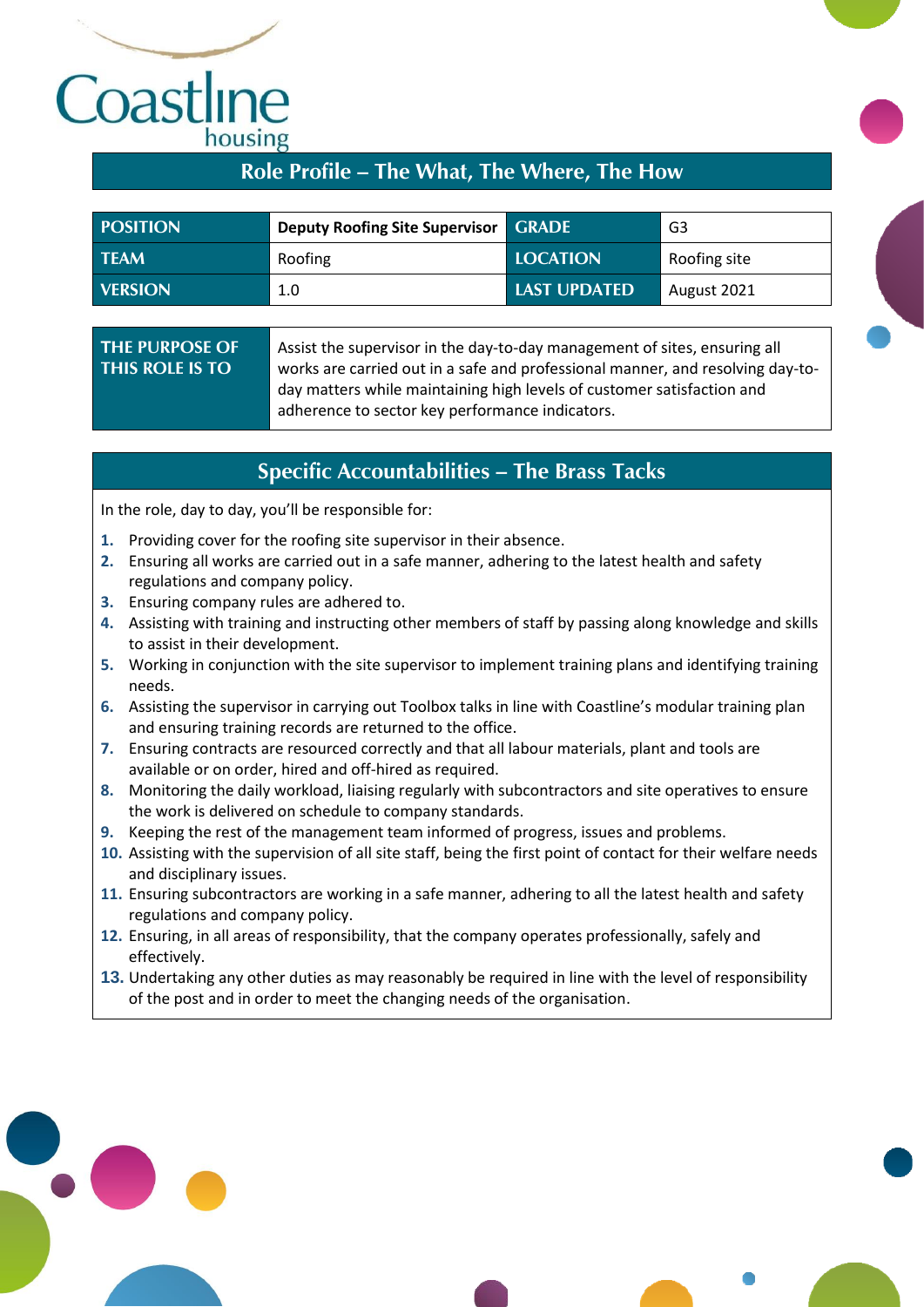

 $\bullet$ 

# **Person Specification – The Who**

| <b>POSITION</b> | <b>Deputy Roofing Site Supervisor</b> |                     |                |
|-----------------|---------------------------------------|---------------------|----------------|
| <b>TEAM</b>     | Roofing                               | <b>LOCATION</b>     | Roofing        |
| <b>VERSION</b>  | 1.0                                   | <b>LAST UPDATED</b> | September 2021 |

| <b>QUALITY</b>          | <b>ESSENTIAL</b>                                                                                                                                                            | <b>DESIRABLE</b>                                                                                                    |
|-------------------------|-----------------------------------------------------------------------------------------------------------------------------------------------------------------------------|---------------------------------------------------------------------------------------------------------------------|
| <b>Personal Skills:</b> | Demonstrate behaviours in accordance<br>with Coastline's values:<br>Put our customers first<br>Be open, honest and accountable<br>Value each other<br>Strive to be the best | Strong relationship<br>$\bullet$<br>management skills and<br>ability to effectively<br>manage and develop a<br>team |
|                         | Be an effective communicator at all levels<br>with an assertive style while still able to<br>listen to and support staff                                                    |                                                                                                                     |
|                         | Be an effective ambassador for CSL and<br>present the company as a desirable<br>provider of services                                                                        |                                                                                                                     |
|                         | Effective time management                                                                                                                                                   |                                                                                                                     |
|                         | Good data analysis                                                                                                                                                          |                                                                                                                     |
|                         | Be a flexible problem solver on behalf of<br>clients and customers                                                                                                          |                                                                                                                     |
|                         | Ability to work as part of a team                                                                                                                                           |                                                                                                                     |
|                         | High standards of professionalism and<br>personal integrity                                                                                                                 |                                                                                                                     |
|                         | Commitment to service excellence and<br>customer focus                                                                                                                      |                                                                                                                     |
|                         | Ability to work under pressure, prioritise<br>workloads and be self-motivated                                                                                               |                                                                                                                     |
|                         | Commitment to equality and diversity                                                                                                                                        |                                                                                                                     |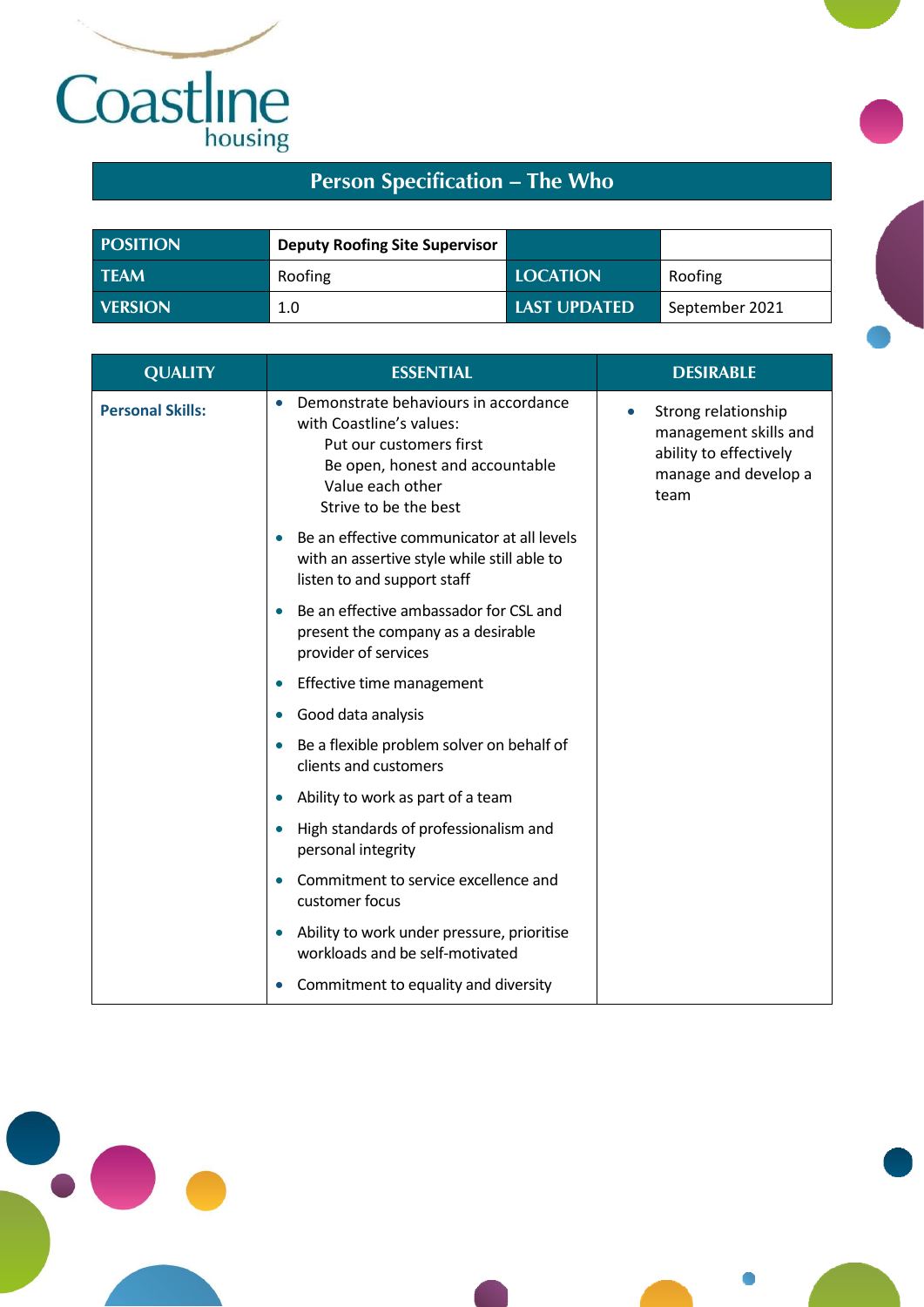# Cornwall TR<sub>1</sub>

| <b>Education &amp;</b><br><b>Qualifications:</b>              | A good basic standard of education<br>Trade qualified/certified<br><b>CSCS</b> accreditation<br>SMSTS / SSSTS qualification<br>$\bullet$                                                                                                                                                                                                                                                            | Health, safety and<br>environmental<br>qualification<br>Construction or<br>$\bullet$<br>maintenance-related<br>NVQ level 2<br>First aid qualification<br>$\bullet$                                                                                                                                                                                                                                                                                             |
|---------------------------------------------------------------|-----------------------------------------------------------------------------------------------------------------------------------------------------------------------------------------------------------------------------------------------------------------------------------------------------------------------------------------------------------------------------------------------------|----------------------------------------------------------------------------------------------------------------------------------------------------------------------------------------------------------------------------------------------------------------------------------------------------------------------------------------------------------------------------------------------------------------------------------------------------------------|
| <b>Experience,</b><br>Knowledge and;<br><b>Understanding:</b> | Proven experience and a sound track<br>$\bullet$<br>record in building maintenance,<br>diagnosing and specifying remedial<br>repair works in residential buildings<br>A sound knowledge of the legal<br>$\bullet$<br>requirements and health and safety<br>requirements when undertaking<br>repair works to residential buildings<br>Understanding of maintenance<br>$\bullet$<br>schedule of rates | Understanding of the<br>$\bullet$<br>property maintenance<br>industry and<br>overseeing the day-to-<br>day operations of a<br>residential building<br>repairs team<br>Local geographical<br>$\bullet$<br>knowledge.<br>An understanding of<br>$\bullet$<br>the social housing<br>sector<br>Ability to evaluate<br>$\bullet$<br>building related<br>specifications and<br>plans.<br>Ability to produce<br>specific risk<br>assessments and<br>method statements |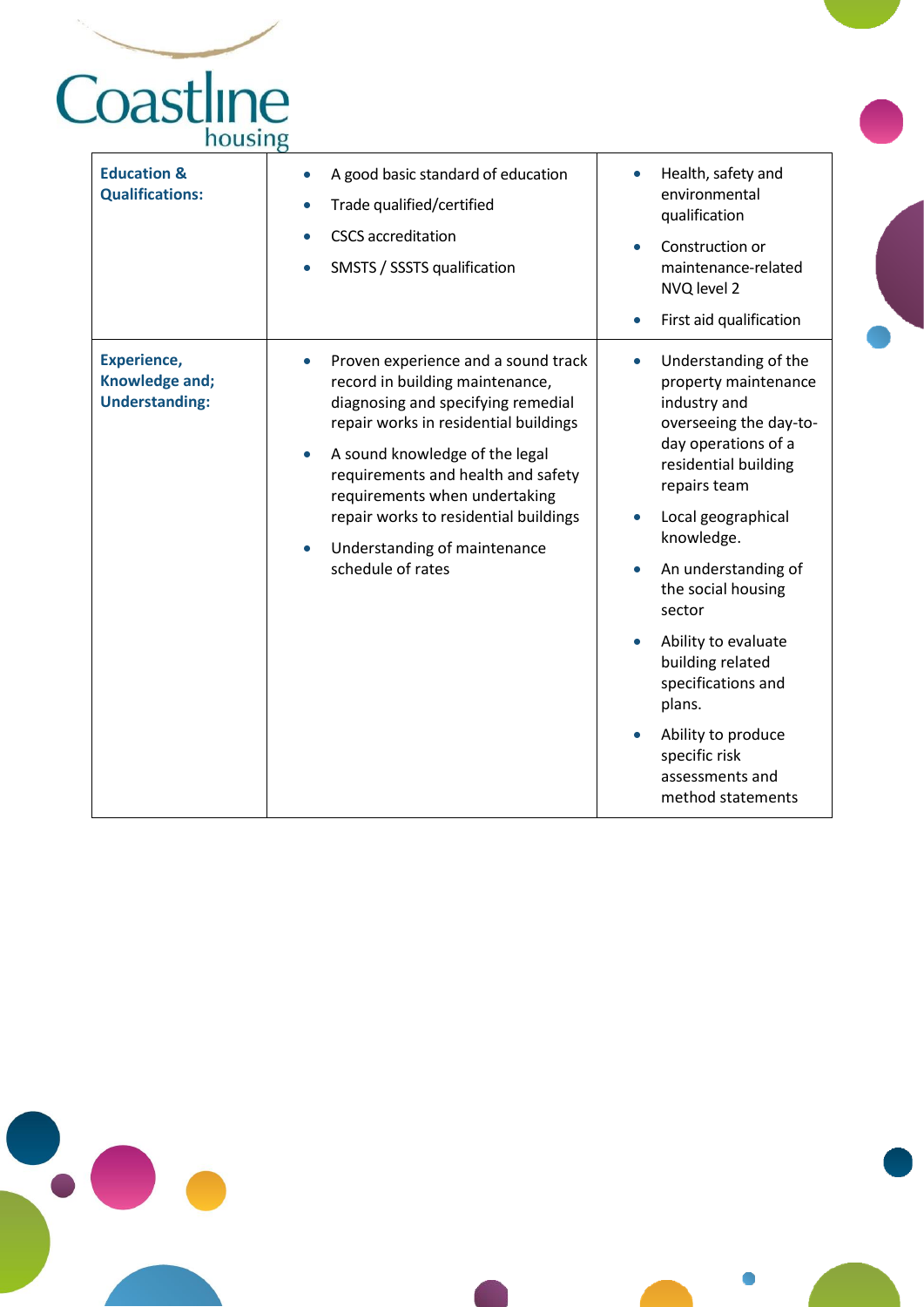## Cornwall TR<sub>1</sub> housing

| <b>Job-related skills:</b> | Understanding customer needs and<br>translating these into appropriate<br>service and performance<br>Coaching and motivational skills<br>$\bullet$ | Client-customer and<br>operative-<br>subcontractor<br>communication and<br>negotiating skills                      |
|----------------------------|----------------------------------------------------------------------------------------------------------------------------------------------------|--------------------------------------------------------------------------------------------------------------------|
|                            | focusing on individual performance<br>and team success.                                                                                            | An understanding of<br>$\bullet$                                                                                   |
|                            | Able to identify opportunities to<br>$\bullet$<br>improve efficiency and value for<br>money                                                        | how the service can<br>address equality and<br>diversity                                                           |
|                            | Use of plant and equipment<br>$\bullet$                                                                                                            | Ability to make sound<br>and evidence-based                                                                        |
|                            | Ability to complete task-specific risk<br>$\bullet$<br>assessments and method<br>statements<br>Management skills including sound<br>$\bullet$      | judgements, prioritise<br>work, meet deadlines<br>and targets, solve<br>problems and research<br>complex technical |
|                            | analytical and numerical skills                                                                                                                    | issues                                                                                                             |
| Other:                     | Must be prepared to travel to<br>customers, sites, and other agencies,<br>local authorities, etc, relevant to the<br>role                          |                                                                                                                    |
|                            | Be prepared to work and provide<br>support outside core office hours                                                                               |                                                                                                                    |
|                            | Full driving licence<br>$\bullet$                                                                                                                  |                                                                                                                    |
|                            | Undertake a satisfactory basic DBS<br>check                                                                                                        |                                                                                                                    |

### **General Obligations – For All Of Us**

- 1. Represent the company positively with all customers and business contacts.
- 2. Service and support the company as requested.

- 3. Establish, develop and maintain effective working relationships with colleagues.
- 4. Ensure compliance with the company's policies and procedures.
- 5. Continually promote equal opportunities and customer care in full compliance with the company's policy and standards.